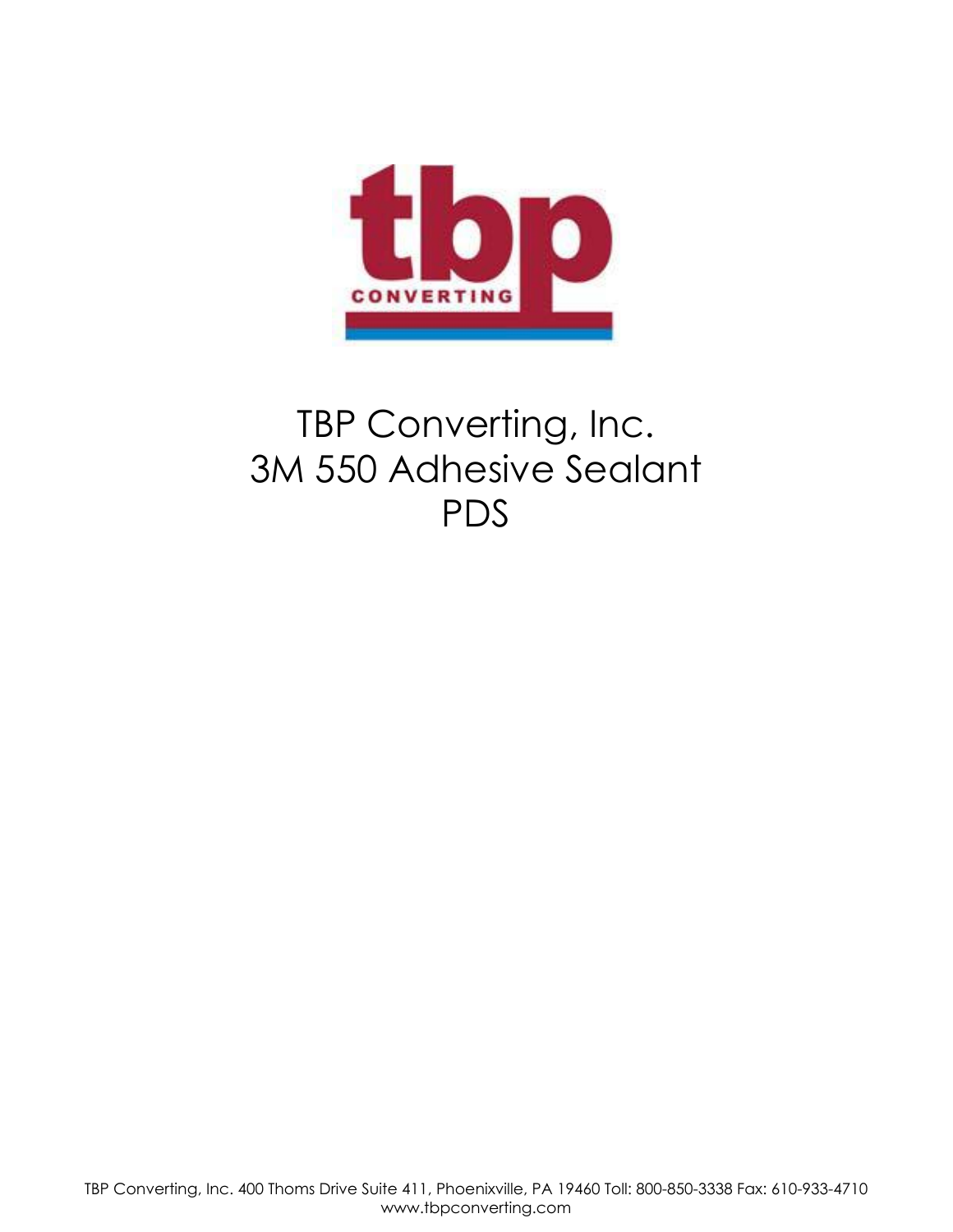# **3M 3M**™ **Polyurethane Adhesive Sealant 550 Fast Cure with 3M**™ **Polyurethane Adhesive Sealant Accelerator AC61**

### **Technical Data December, 2014**

|                                                          | Product Description 3M™ Polyurethane Adhesive Sealant 550 Fast Cure (550FC) when mixed with 3M™                                                                                                                                                                                                                                                                                                                                                                                                                                                                |                                                                                                              |  |  |  |
|----------------------------------------------------------|----------------------------------------------------------------------------------------------------------------------------------------------------------------------------------------------------------------------------------------------------------------------------------------------------------------------------------------------------------------------------------------------------------------------------------------------------------------------------------------------------------------------------------------------------------------|--------------------------------------------------------------------------------------------------------------|--|--|--|
|                                                          | Polyurethane Adhesive Sealant Accelerator AC61 provides for a faster cure. It<br>is a high performance two-component, moisture and chemical curing,<br>polyurethane sealant ideally suited for a number of construction applications.                                                                                                                                                                                                                                                                                                                          |                                                                                                              |  |  |  |
| <b>Features/Advantages</b>                               | • Vertical and horizontal expansion joint applications<br>• Concrete and Masonry control joints<br>• Precast and tilt-up construction joints<br>• Aluminum curtain wall and storefronts<br>• Door and window frame perimeters<br>• Faster, more consistent cure rate<br>• Tack-free in $15 +/- 5$ minutes<br>• High joint movement capability<br>• No priming required for most applications<br>• Excellent weather resistance<br>• Non-staining<br>• Convenient automated static mixing<br>• Low VOC $-35.1$ g/L<br>• Paintable (water-based) after Tack-free |                                                                                                              |  |  |  |
| <b>Physical Properties</b><br>of $550FC + AC61$<br>mixed | Note: The following technical information and data should be considered representative<br>or typical only and should not be used for specification purposes. Properties are<br>tested with mixed 550FC and AC61 at a 10:1 ratio by volume.                                                                                                                                                                                                                                                                                                                     |                                                                                                              |  |  |  |
|                                                          | Appearance                                                                                                                                                                                                                                                                                                                                                                                                                                                                                                                                                     | Smooth Paste                                                                                                 |  |  |  |
|                                                          | Color                                                                                                                                                                                                                                                                                                                                                                                                                                                                                                                                                          | Accelerator: White<br>550FC Sealant Color: White, Black, or Gray<br>Mixed at 10:1 ratio: Same as 550FC color |  |  |  |
|                                                          | <b>Skin Formation</b>                                                                                                                                                                                                                                                                                                                                                                                                                                                                                                                                          | $15 \pm 5$ minutes (ASTM C679)                                                                               |  |  |  |
|                                                          | Tensile Strength in 1 hour                                                                                                                                                                                                                                                                                                                                                                                                                                                                                                                                     | >70 psi (ASTM D412)                                                                                          |  |  |  |
|                                                          | Tensile Strength after 24 hr cure                                                                                                                                                                                                                                                                                                                                                                                                                                                                                                                              | 300 psi (ASTM D412)                                                                                          |  |  |  |
|                                                          | Shore A Hardness (ISO 868 - 3)                                                                                                                                                                                                                                                                                                                                                                                                                                                                                                                                 | 40 - 45 (ASTM C661)                                                                                          |  |  |  |
|                                                          | Modulus at 100% Elongation                                                                                                                                                                                                                                                                                                                                                                                                                                                                                                                                     | 1.0 MPa (150 psi) (ASTM D412)                                                                                |  |  |  |
|                                                          | <b>Elongation at Break</b>                                                                                                                                                                                                                                                                                                                                                                                                                                                                                                                                     | > 250% (ASTM D412)                                                                                           |  |  |  |
|                                                          | <b>Temperature Resistance</b>                                                                                                                                                                                                                                                                                                                                                                                                                                                                                                                                  | -22°F to 176°F (-30°C to +80°C)                                                                              |  |  |  |
|                                                          | Ratio Mix: Sealant 550FC to Accelerator AC61                                                                                                                                                                                                                                                                                                                                                                                                                                                                                                                   | 10:1 (volume measurements)                                                                                   |  |  |  |
|                                                          | <b>Weather Resistance</b>                                                                                                                                                                                                                                                                                                                                                                                                                                                                                                                                      | Excellent                                                                                                    |  |  |  |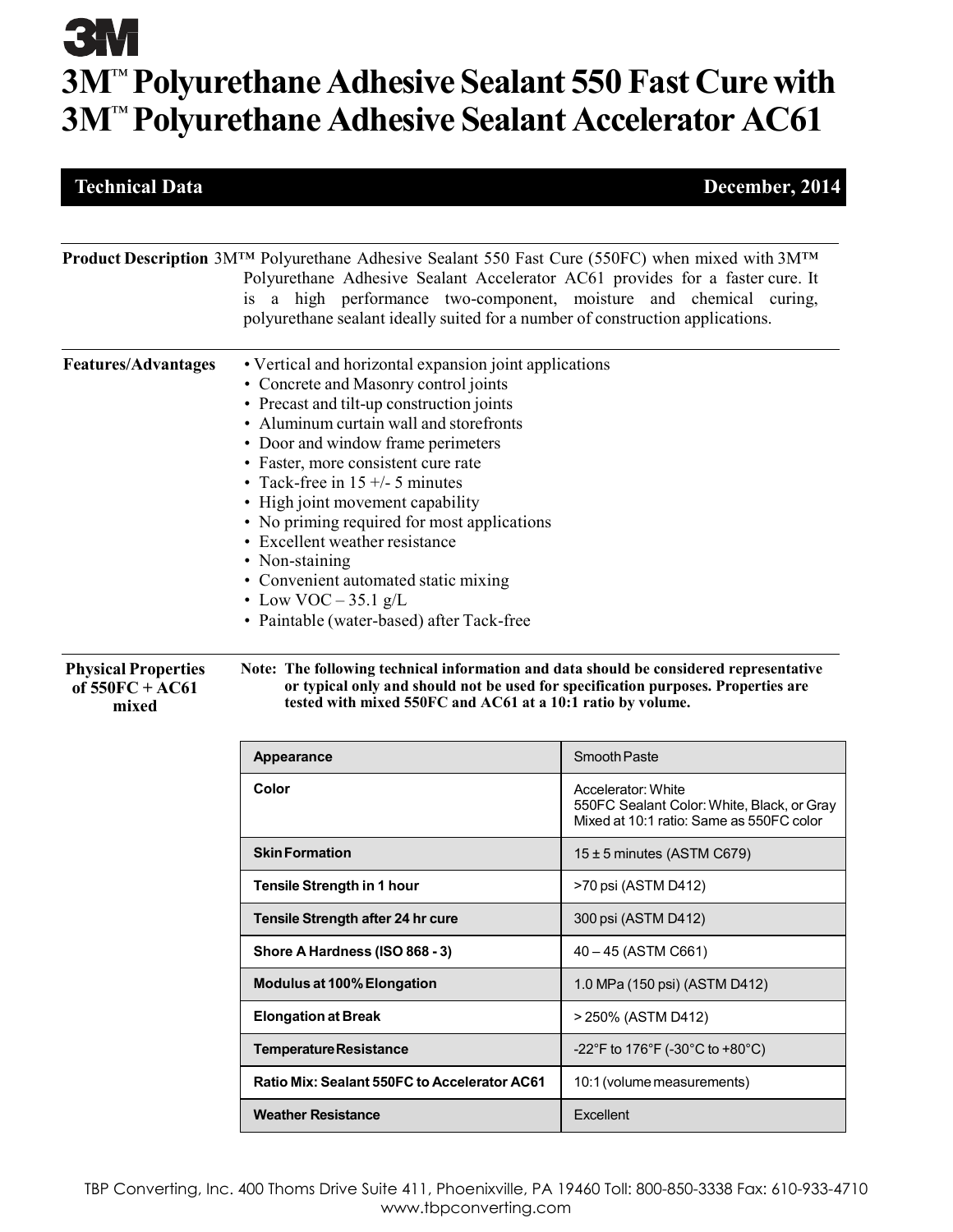## **3M**™ **Polyurethane Adhesive Sealant 550 Fast Cure with 3M**™ **Polyurethane Adhesive Sealant Accelerator AC61**

| Product<br><b>Certifications</b> | <b>Federal Railroad Administration</b><br>• Surface Flame Spread ASTM E162<br>• Smoke Generation ASTM E662<br><b>Bombardier SP800-C Toxic Gas Production</b><br>$\bullet$<br><b>M-7 Technical Specification Boeing BSS 7239</b><br><b>Leadership In Energy and Environmental Design (LEED)</b><br>• Helps contribute to LEED® credits                                                                                                                                                                                                                                                                                                                                                                                                                                          |  |  |
|----------------------------------|--------------------------------------------------------------------------------------------------------------------------------------------------------------------------------------------------------------------------------------------------------------------------------------------------------------------------------------------------------------------------------------------------------------------------------------------------------------------------------------------------------------------------------------------------------------------------------------------------------------------------------------------------------------------------------------------------------------------------------------------------------------------------------|--|--|
| <b>Application</b>               | All surfaces to be sealed or bonded must be dry and clean from dust, oil,<br>grease, water/condensation, frost, and any other contaminants that may affect<br>the adhesion of the sealant. If grease or oil are present on non-porous<br>substrates, wiping with a solvent such as xylene or methyl ethyl ketone*<br>(MEK) and a clean rag is suggested.                                                                                                                                                                                                                                                                                                                                                                                                                       |  |  |
|                                  | Bond breaker tape or closed cell backer rod should be used to control sealant<br>depth and prevent three-sided adhesion.                                                                                                                                                                                                                                                                                                                                                                                                                                                                                                                                                                                                                                                       |  |  |
|                                  | For most applications, high strength bonds can be achieved without the use of<br>a primer. Pre-testing for adhesion is suggested to determine if a primer is<br>Contact your 3M Technical Service representative for primer<br>needed.<br>recommendations and application advice.                                                                                                                                                                                                                                                                                                                                                                                                                                                                                              |  |  |
|                                  | Loading the 400A-2K pneumatic applicator gun: Make a $\frac{1}{2}$ " slit close to the<br>end of the sausage pack. Load sausages into the gun with the cut end out.<br>Place the manifold and static mixing tip at the end of the gun and secure<br>properly in place. Gun the mixed material onto a piece of scrap paper for<br>approximately 4 seconds (about $10 g$ ) to ensure proper mixing of the sealant.<br>Next, place mixed sealant into the joint to the appropriate depth. Dry tool<br>the sealant immediately after application to ensure a proper bond to the<br>substrate and the desired finish. If mixed material sits static in the mixing<br>tip, replace the mixing tip. Dispose of the scrap material properly follow<br>local jurisdiction requirements. |  |  |
|                                  | 3M <sup>TM</sup> Polyurethane Adhesive Sealant 550 Fast Cure / 3M <sup>TM</sup> Polyurethane<br>Adhesive Sealant Accelerator AC61 is mixed at a 10:1 ratio using a handheld<br>pneumatic applicator. A 350 mL sealant pack is used with a 45 mL accelerator<br>pack. The two components are mixed through a disposable manifold and static<br>mixing head. Once opened, mixed sealant with accelerator begins to cure in the<br>mixing nozzle for more than $2^{1/2}$ minutes without dispensing, and a new mixing<br>nozzle must be used.                                                                                                                                                                                                                                     |  |  |
|                                  | Cured sealant must be mechanically removed from the surface.                                                                                                                                                                                                                                                                                                                                                                                                                                                                                                                                                                                                                                                                                                                   |  |  |
|                                  | *Note: When using solvents, extinguish all ignition sources, including pilot<br>lights, and follow the manufacturer's precautions and directions for use.                                                                                                                                                                                                                                                                                                                                                                                                                                                                                                                                                                                                                      |  |  |
|                                  |                                                                                                                                                                                                                                                                                                                                                                                                                                                                                                                                                                                                                                                                                                                                                                                |  |  |